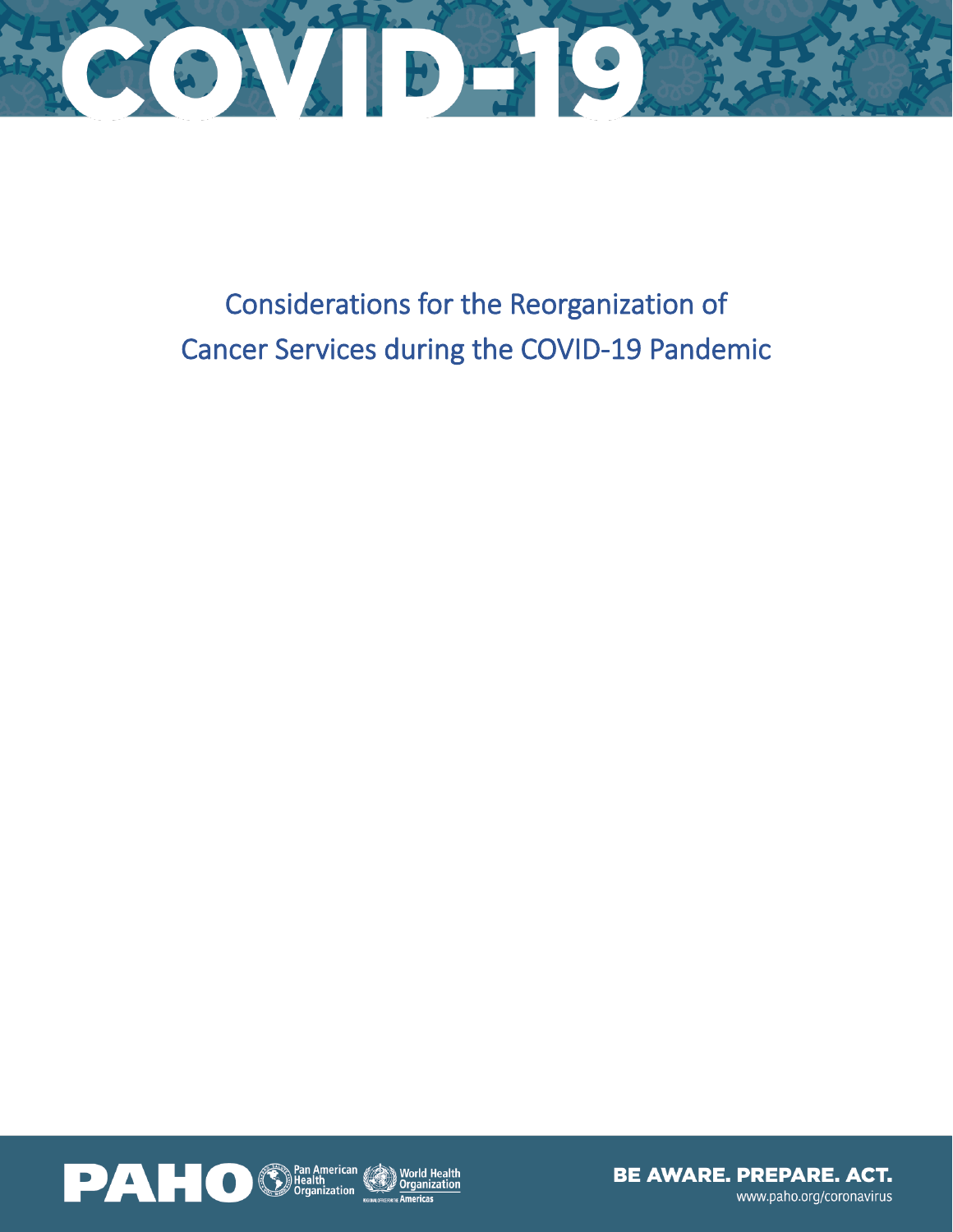# CONCRETE PARTS

### Considerations for the reorganization of cancer services during the COVID-19 pandemic

Since the onset of the COVID-19 pandemic, health systems around the world have focused on reorganizing healthcare services and prioritizing hospital beds and intensive care units to manage people with COVID-19. This has included the suspension or reduction of elective cancer care and clinical visits for assessment, diagnosis and management, except for high-risk cancer patients.<sup>1</sup> It has been noted that people who have COVID-19 and an underlying condition such as cancer have higher mortality<sup>2</sup> than those without cancer. In addition, people with cancer are more likely to have complications from COVID-19.<sup>3</sup> Despite strategies to maintain health services such as hemodialysis, oncology, chemotherapy, and others, 4 there has been a significant reduction in access to service for patients who were being diagnosed or treated for cancer, due to their high risk. Studies have demonstrated that delays in cancer diagnosis and treatment have an impact on the progression of cancer.<sup>5, 6, 7</sup> This could lead to future peaks in mortality from potentially curable cancers, as a result of not receiving standard treatment. For this reason, cancer services should rapidly manage and avoid any cumulative delays in treatment and prevent an increase in avoidable deaths from cancer.

The organization of cancer treatment services (for children, adolescents, and adults) is crucial for providing a timely and quality response in the context of the COVID-19 pandemic.<sup>8</sup> It is important to consider the impact on the availability of oncology drugs and other health technologies, and the workload of laboratories and radiology services, in order to provide accessible and equitable services to cancer patients.<sup>9</sup>

Depending on the capacity of health services and the context of local transmission, cancer services could be reorganized based on the following components:

- 1. Continuity with strategic cancer services
- 2. Infection prevention and control in cancer patients and health professionals
- 3. Restructuring of human and technical resources
- 4. Management of cancer patients with COVID-19
- 5. Iterative review of the reorganization of cancer services



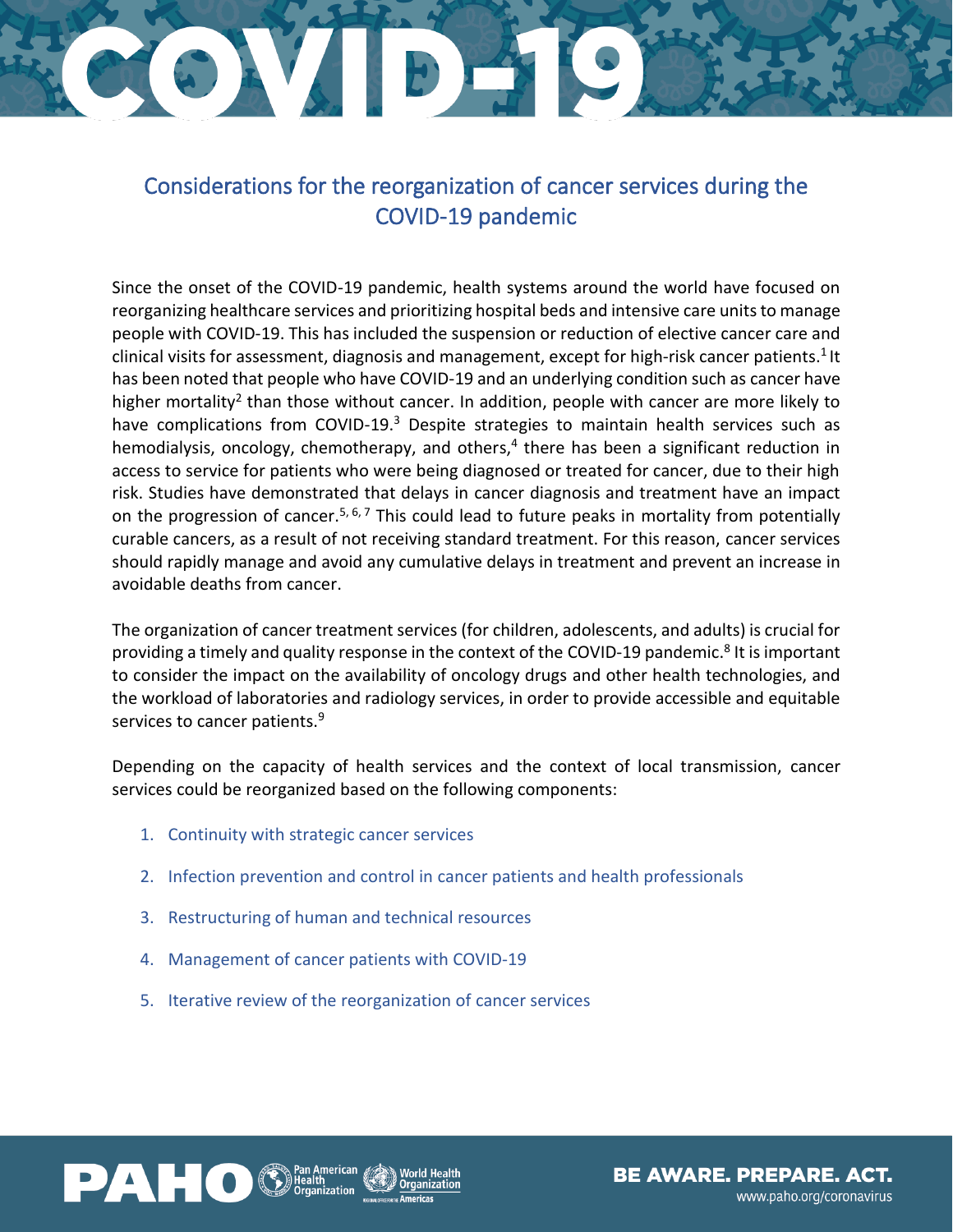### CONDA O

Figure 1. Conceptual framework of the reorganization of cancer services during the COVID-19 pandemic



World Health<br>Organization

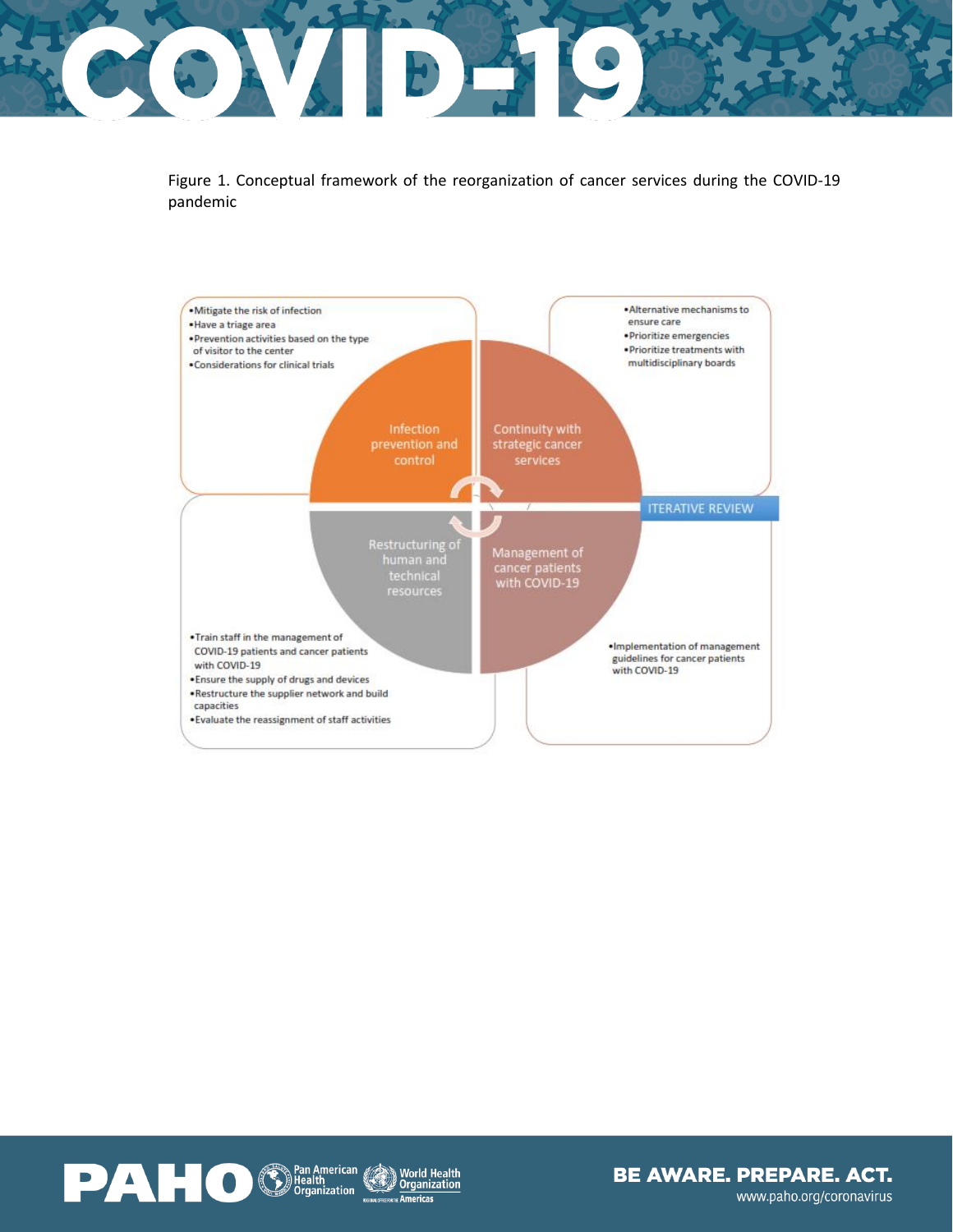## CCONCEPTO

#### **1. Continuity with strategic cancer services**

- Preventing COVID-19 infection in centers where cancer services are delivered is crucial for protecting patients and health center workers. Efforts should be made to maintain treatment objectives and control symptoms and complications.
- Cancer patients should minimize the number of in-person visits to health centers, especially in critical areas where there may be more patients with suspected COVID-19. The purpose of this reorganization is to prevent the risk of infection in cancer patients and health professionals, and to continue cancer services for patients with COVID-19, if necessary. Therefore, reducing in-person use of cancer services is recommended in order to increase the capacity of the Region's health systems during the pandemic, but without compromising the care of cancer patients.<sup>10, 11</sup>
- It is important to set priorities for treating cancer patients, safely continue services and clinical trials either at alternate sites (other health care facilities) or virtually (telehealth), modify the provision of services (e.g., follow-up, counseling, and psychological support or palliative care provided by telephone or remotely by a multi-disciplinary care team; moving the practitioner's office to another location with lower risk of exposure; home delivery of drugs, in-home testing and sampling, etc.), and maximize the use of virtual consultations. Delaying personalized follow-up visits for several months may be feasible, for example with patients who have completed treatment, have a good prognosis, and can be seen in telehealth consultations.<sup>10, 11, 12, 13</sup>
- Temporary suspension of cancer screening programs is suggested, but patients should be encouraged to promptly request a consultation if they have any symptoms that indicate suspected cancer. The center's team of health professionals will check each patient to determine whether treatment needs to be adjusted based on risk, considering the use of oral rather than intravenous therapies, selecting less myelosuppressive therapies, administering shorter treatment cycles, or temporarily stopping treatment.<sup>14</sup>
- Cancer services often serve low-income patients or patients living in remote areas. These patients may be traveling with a companion and could therefore require more days of hospitalization for examinations or aftercare, or they may be discharged early. For this reason, it is important to consider how to house them somewhere they can safely recover.



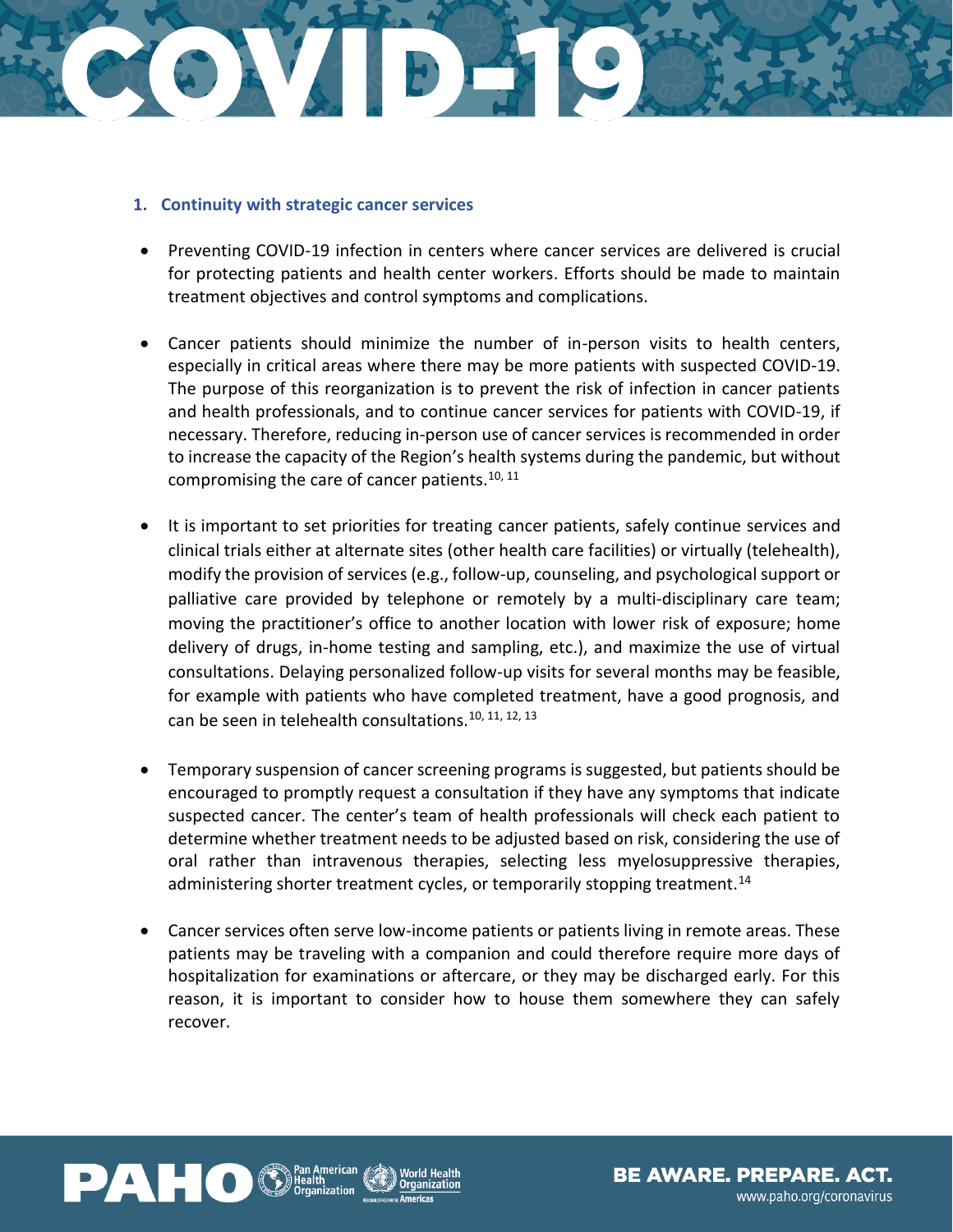

#### **Prioritization of treatments**

- When COVID-19 cases start to increase, limitations in human resources and the ability to provide services becomes evident. Prioritization of treatments will ensure that cancer patients (children, adolescents, and adults) with the most urgent treatment needs are served, while reducing the demand for cancer services.
- In situations where resources are extremely scarce or if the pandemic has affected a large percentage of the population and cancer centers must be used to treat them, only cancer patients with emergencies may receive treatment. If the capacity of the center so allows, treatments will be prioritized for each cancer patient, considering the safest and most effective interventions, the speed at which the cancer is progressing (identifying curative versus palliative intent), the effects of delayed treatment on clinical outcomes and quality of life, and the capacity of health workers to administer the priority interventions.<sup>10, 13, 14</sup>
- The prioritization of treatments for cancer patients may be decided virtually by multidisciplinary boards,<sup>15</sup> where the treatment of each patient is prioritized based on the level of complexity according to Table 1 below.<sup>11</sup>
- With prioritization, cancer services will not be overwhelmed by the pandemic, and the risk of infection to cancer patients and healthcare providers will be minimized. Services will be reorganized so that patients receive the treatment at the appropriate time. It is important to stress that all cancer patients (children, adolescents, and adults) should receive their prescribed treatment according to the prioritization schedule, or sooner if possible. Treatment should not be postponed indefinitely.
- The health team must ensure ongoing communication (by telephone, text message, or email) with each patient in order to inform patients about their case and monitor them.

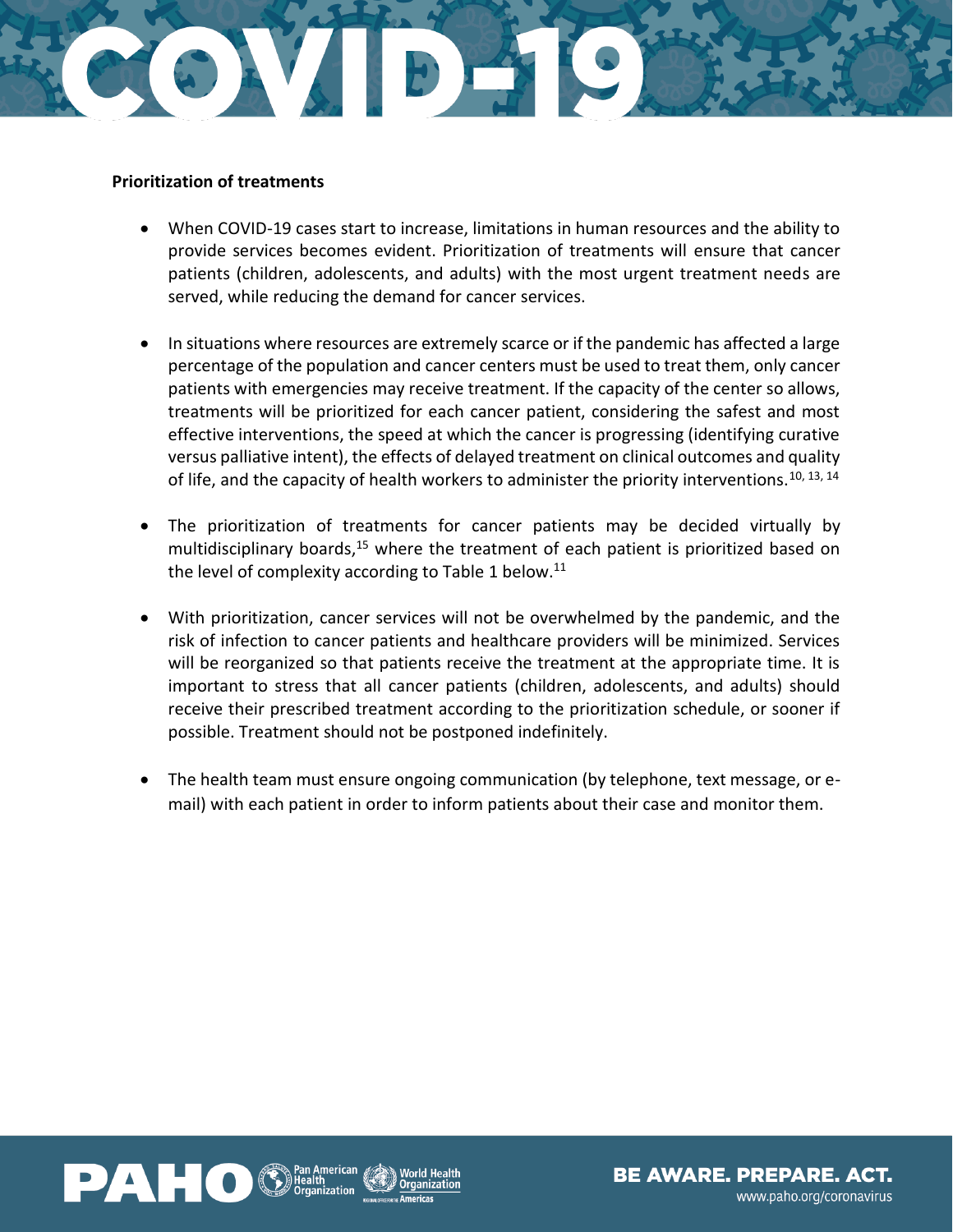

Table 1. Criteria for the prioritization of cancer treatments

| <b>Treatment</b> |                                                                             |
|------------------|-----------------------------------------------------------------------------|
| priority         | Types of cancer, complications, and treatments                              |
|                  | Rapidly evolving and lethal cancer                                          |
| High             | Imminent risk of death                                                      |
|                  | (acute leukemias, aggressive lymphomas, metastatic germ cell tumors)        |
|                  | Potential high morbidity and/or impaired quality of life                    |
|                  | (refractory pain crisis, radiation therapy for soft tissue spinal cord      |
|                  | compression), oncological emergencies.                                      |
|                  | Definitive curative treatments                                              |
|                  | (concurrent chemotherapy for head and neck, cervical, or rectal cancer.     |
|                  | Categorically prioritize Hodgkin's disease, diffuse large B-cell lymphoma,  |
|                  | acute promyelocytic leukemia.                                               |
|                  | Neoadjuvant or adjuvant treatment indications with substantial benefits in  |
|                  | terms of overall disease-free survival (adjuvant chemotherapy for stage III |
|                  | colon cancer, chemotherapy or radiation therapy for high-risk breast        |
|                  | cancer)                                                                     |
|                  | Neoadjuvant or adjuvant treatment indications with modest survival          |
|                  | benefits (adjuvant chemotherapy for bladder cancer)                         |
|                  | Palliative indications with substantial survival benefits                   |
|                  | (immunotherapy for melanoma, systemic therapy for metastatic breast         |
|                  | cancer)                                                                     |
|                  | Palliative indications with modest survival benefits and/or symptom         |
|                  | control                                                                     |
|                  | (palliative chemotherapy for gastrointestinal cancer, radiation therapy for |
|                  | metastatic bone cancer that is unresponsive to other treatments)            |
|                  | Palliative indications with no benefits in terms of overall survival or     |
|                  | symptom control                                                             |
|                  | (second- and third-line chemotherapy for solid tumors)                      |
| Low              | Alternative treatments that do not affect the principal health outcomes     |

*Adapted from Hanna, 2020.<sup>11</sup>*

• It is important that the patient's prognosis be considered at this stage of prioritization, as should the preliminary decisions stated by the patients (which should be confirmed at the beginning of treatment following institutional protocols and be recorded in the clinical history), in order to implement an individualized management strategy for each cancer patient during the pandemic.

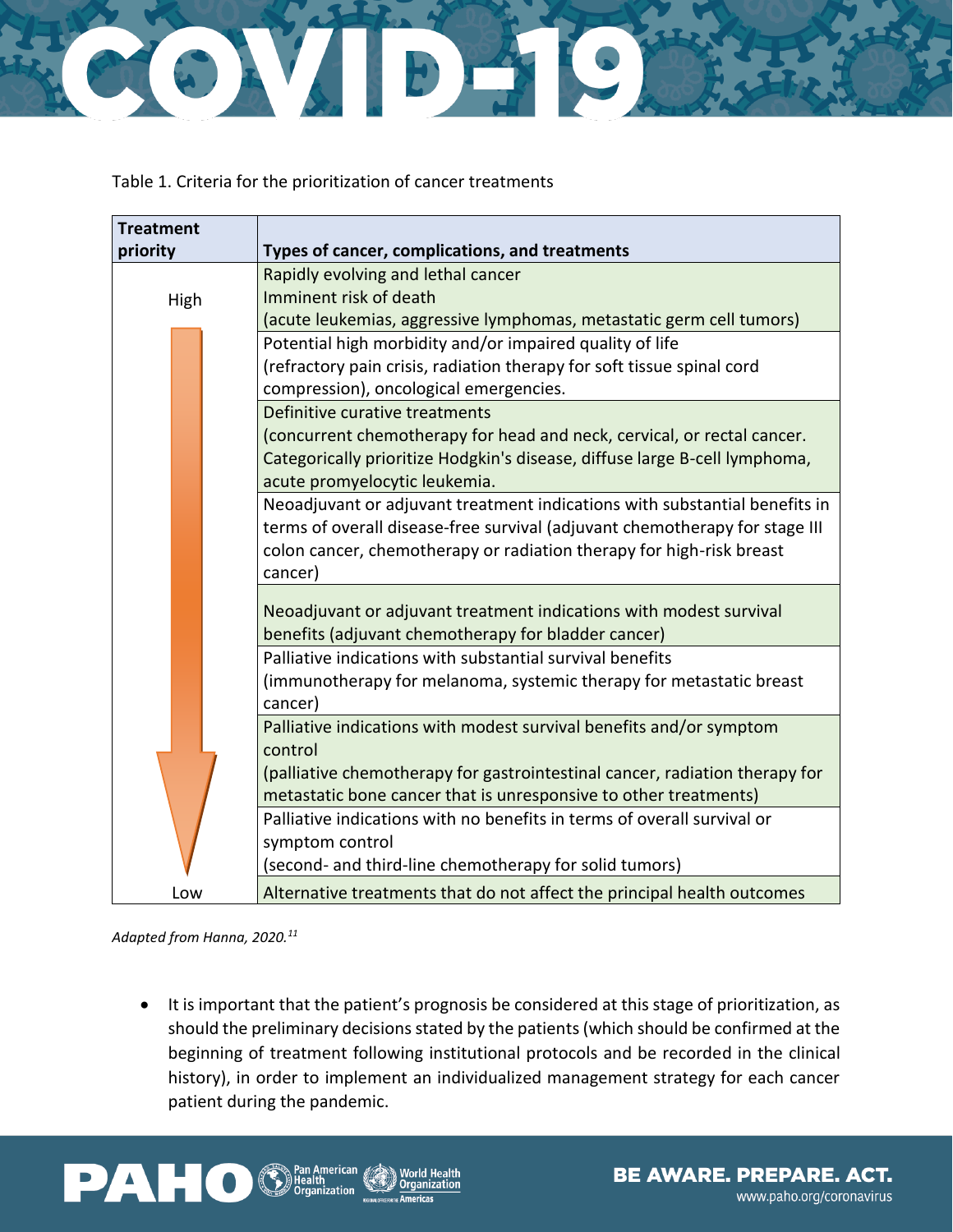### CONTER SO

#### **Considerations for prioritization in children and adolescents**

• The timely diagnosis and treatment of children and adolescents with a cancer diagnosis has high priority, due to the high curability of most types of cancer and the small number of cases compared to the adult cancer population. Current evidence shows that the pediatric population infected with COVID-19 (including children with cancer) have a lower risk of acute disease and death compared to adults. As a result, cancer services where children and adolescents are treated would not need to use prioritization criteria and could continue with the scheduled treatment for each patient.<sup>16, 17, 18</sup>

#### **2. Prevention and control of Infections in cancer patients and health professionals**

- Cancer patients have a greater risk of becoming critically ill if they contract COVID-19 since they are immunosuppressed and vulnerable to infections, and may have comorbid conditions. <sup>19, 20</sup> The disinfection and cleaning of cancer treatment rooms and equipment is of utmost importance. The risk of transmission may be decreased by implementing the infection prevention and control practices designed for COVID-19 by the Pan American Health Organization and the World Health Organization. These can be found in the following reports: Guidelines for local preparation: WHO-recommended handrub [formulations](https://www.paho.org/en/documents/guia-para-elaboracion-nivel-local-formulaciones-recomendadas-por-oms-para-desinfeccion)<sup>21</sup>; Recommendations for Preparing Disinfecting Solution in Health [Establishments](https://www.paho.org/en/documents/recommendations-preparing-disinfecting-solution-health-establishment)<sup>22</sup>; Dead body management in the context of the novel coronavirus [\(COVID-19\)](https://www.paho.org/es/documentos/manejo-cadaveres-contexto-nuevo-coronavirus-covid-19)<sup>23</sup>; an[d Infection Prevention and Control Guidance for long-term care facilities](https://apps.who.int/iris/handle/10665/331508)  [in the context of COVID-19](https://apps.who.int/iris/handle/10665/331508)<sup>24</sup>.
- Cancer patients with respiratory symptoms should be rapidly evaluated to identify suspected cases of COVID-19 and reduce exposure to other patients and health professionals.<sup>25</sup> PAHO has [technical recommendations for configuration of a triage area](https://www.https/www.paho.org/en/documents/technical-recommendations-configuration-triage-area-patients-respiratory-symptoms)  [for patients with respiratory symptoms](https://www.https/www.paho.org/en/documents/technical-recommendations-configuration-triage-area-patients-respiratory-symptoms)<sup>26</sup> that should be implemented based on the health facility's needs and context. Patients with suspected coronavirus should follow institutional protocols for their isolation, hospitalization, or referral to other health providers. The [guidelines for the management of suspected cases of COVID-19](https://www.who.int/publications-detail/infection-prevention-and-control-during-health-care-when-novel-coronavirus-(ncov)-infection-is-suspected-20200125)<sup>25, 27</sup> are recommended.
- Oncology centers provide patients with diagnostic and treatment services (such as surgery, chemotherapy, and radiation therapy), follow-up, and palliative care, who tend to be accompanied by their caregivers. Tables 2, 3, 4, and 5 list the activities that may be provided in these facilities for the prevention and control of coronavirus infection. They



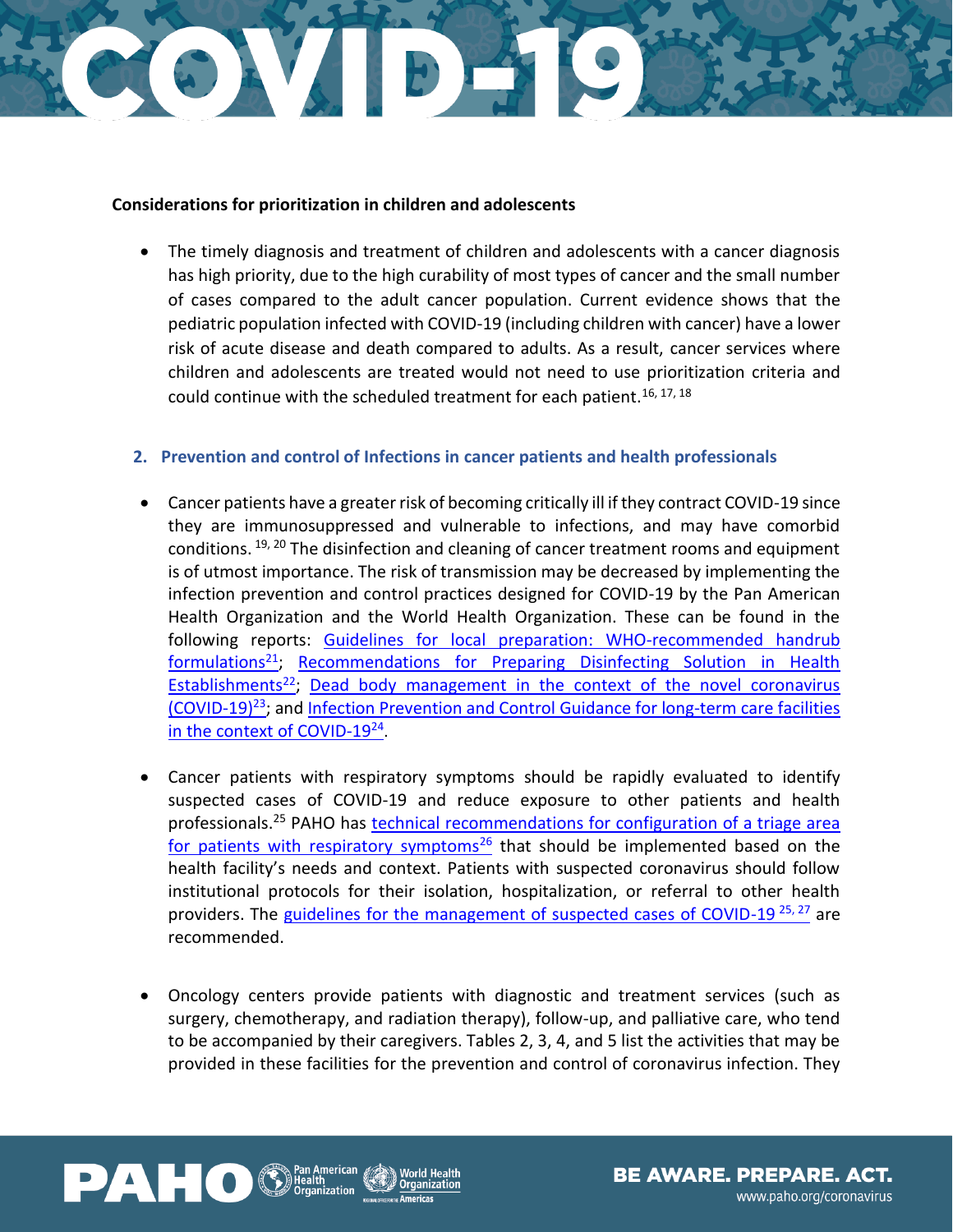

are intended to provide a safe environment for cancer patients, their caregivers, and health workers.<sup>10</sup>

Table 2. Infection prevention activities during the admission process

| <b>Admission of</b><br>patients and | Before being admitted to the centers, the patient should have undergone<br>a telephone triage process.                                                                                                                                                                                   |
|-------------------------------------|------------------------------------------------------------------------------------------------------------------------------------------------------------------------------------------------------------------------------------------------------------------------------------------|
| caregivers to the                   | Caregivers are not allowed at outpatient consultations for<br>٠                                                                                                                                                                                                                          |
| centers                             | treatment unless the patient needs constant support to move.                                                                                                                                                                                                                             |
|                                     | Only one caregiver may accompany the patient after triage, unless the<br>$\bullet$<br>patient cannot move by him or herself.                                                                                                                                                             |
|                                     | The clinical situation should be quickly assessed before the patient enters<br>$\bullet$<br>the center; access is not allowed if the patient has a fever or respiratory<br>symptoms (initial COVID-19 alert should be implemented for the patient<br>based on the established protocol). |
|                                     | Provide surgical masks and hand sanitizer gel to patients and their<br>$\bullet$<br>caregivers upon entry to the center.                                                                                                                                                                 |
|                                     | Limit the points of entry to the hospital, with separate entries for patients<br>$\bullet$<br>and health workers.                                                                                                                                                                        |
|                                     | Maintain a distance of at least 2 meters between people in the centers.                                                                                                                                                                                                                  |

Table 3. Infection prevention activities for cancer patients in treatment

| <b>Patients who</b><br>Replace scheduled visits that do not involve the prescription or<br>received or need to<br>administration of therapy with telehealth.<br>begin treatment<br>Perform individual assessment of the risks and benefits of delaying<br>$\bullet$<br>treatment, considering the prioritization of therapeutic interventions.<br>Supply drugs for multiple cycles, including home delivery.<br>$\bullet$<br>Delay diagnostic imaging procedures to monitor response.<br>$\bullet$<br>Reduce visits to high-risk sites such as bone marrow transplantation and<br>$\bullet$<br>hematology units. |  |
|------------------------------------------------------------------------------------------------------------------------------------------------------------------------------------------------------------------------------------------------------------------------------------------------------------------------------------------------------------------------------------------------------------------------------------------------------------------------------------------------------------------------------------------------------------------------------------------------------------------|--|
|------------------------------------------------------------------------------------------------------------------------------------------------------------------------------------------------------------------------------------------------------------------------------------------------------------------------------------------------------------------------------------------------------------------------------------------------------------------------------------------------------------------------------------------------------------------------------------------------------------------|--|

Table 4. Infection prevention activities for cancer patients in follow-up

| <b>Patients in follow-up</b> | Clinicians or an interdisciplinary primary care team calls patients to<br>$\bullet$<br>quickly monitor their clinical condition and evaluate the urgency of<br>conducting laboratory tests and imaging.<br>Allow access to the center for regular consultations only in the following<br>$\bullet$<br>cases:<br>Suspected disease progression.<br>$\circ$<br>Need for new active treatment prescriptions (such as adjuvant<br>$\circ$<br>hormone therapy for breast cancer). |
|------------------------------|------------------------------------------------------------------------------------------------------------------------------------------------------------------------------------------------------------------------------------------------------------------------------------------------------------------------------------------------------------------------------------------------------------------------------------------------------------------------------|
|------------------------------|------------------------------------------------------------------------------------------------------------------------------------------------------------------------------------------------------------------------------------------------------------------------------------------------------------------------------------------------------------------------------------------------------------------------------------------------------------------------------|



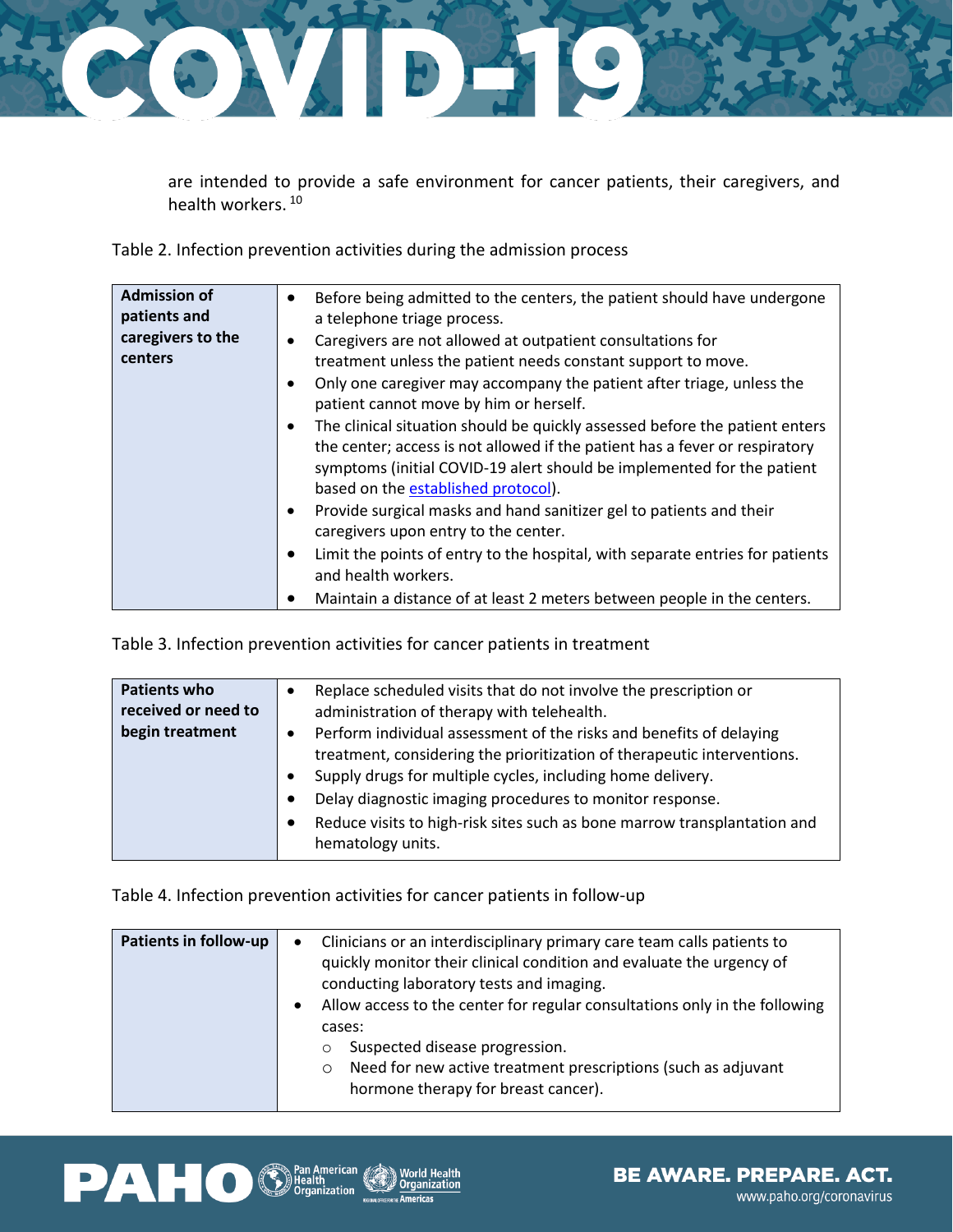

Table 5. Infection prevention activities for other personal interactions

| Other personal<br>interactions | Do not admit COVID-19-positive patients or suspected cases to centers<br>with cancer services. Refer them to the designated sites in each country<br>based on established protocols.<br>Avoid all meetings (including multidisciplinary board meetings that can be<br>$\bullet$<br>held virtually), conferences, seminars for residents and visiting doctors.<br>Cancel any group activity for patients that is conducted in-person (group<br>$\bullet$ |
|--------------------------------|---------------------------------------------------------------------------------------------------------------------------------------------------------------------------------------------------------------------------------------------------------------------------------------------------------------------------------------------------------------------------------------------------------------------------------------------------------|
|                                | therapy, recreational activities, etc.); instead, conduct them virtually.<br>Recommend that cancer patients do not visit health provider institutions<br>$\bullet$                                                                                                                                                                                                                                                                                      |

*Adapted from: Recommendations of the Italian Medical Oncology Association with the support of the Board of Academic Oncologists and Oncology Facility Directors of Italy, translated in Lambertini, 2020.<sup>10</sup>*

- The challenges faced during this stage of preventing the spread of the COVID-19 infection in healthcare facilities include: the need to refer and manage patients to other centers, coordinating with all facilities and the health network they belong to, the need for telephone or virtual contact to replace follow-up visits, online consultations between caregivers and the general practitioner, family doctor, or specialist, and delays in follow $up^{15}$  visits.
- Cancer referral centers normally conduct clinical trials. It is important that any decisions to continue or interrupt these studies consider the structure and organization of the oncology center, the ability to conduct procedures safely or virtually, the type of intervention, the sample size, ethical considerations, issues related to follow-up, and the risk-benefit assessment of patients that participate in the trial.<sup>15, 28</sup>
- Cancer patients are treated at specialized oncology centers and services and frequently come from different cities or provinces, which means that they need local lodging (which should be recommended by the centers if they have agreements with places specialized in providing temporary housing to cancer patients) during treatment or recovery. It is important to provide recommendations to patients, their caregivers, and the managers of lodging facilities regarding prevention of coronavirus infection outside of oncology centers.<sup>24</sup>

#### **3. Restructuring of human and technical resources**

It must be ensured that the health team that treat cancer patients are trained in the prevention, diagnosis and management of COVID-19, that they have the required personal protective equipment, and that they can provide quality, equitable services to all patients. A PAHO report that lists priority medical devices in the context of COVID-19<sup>27</sup>

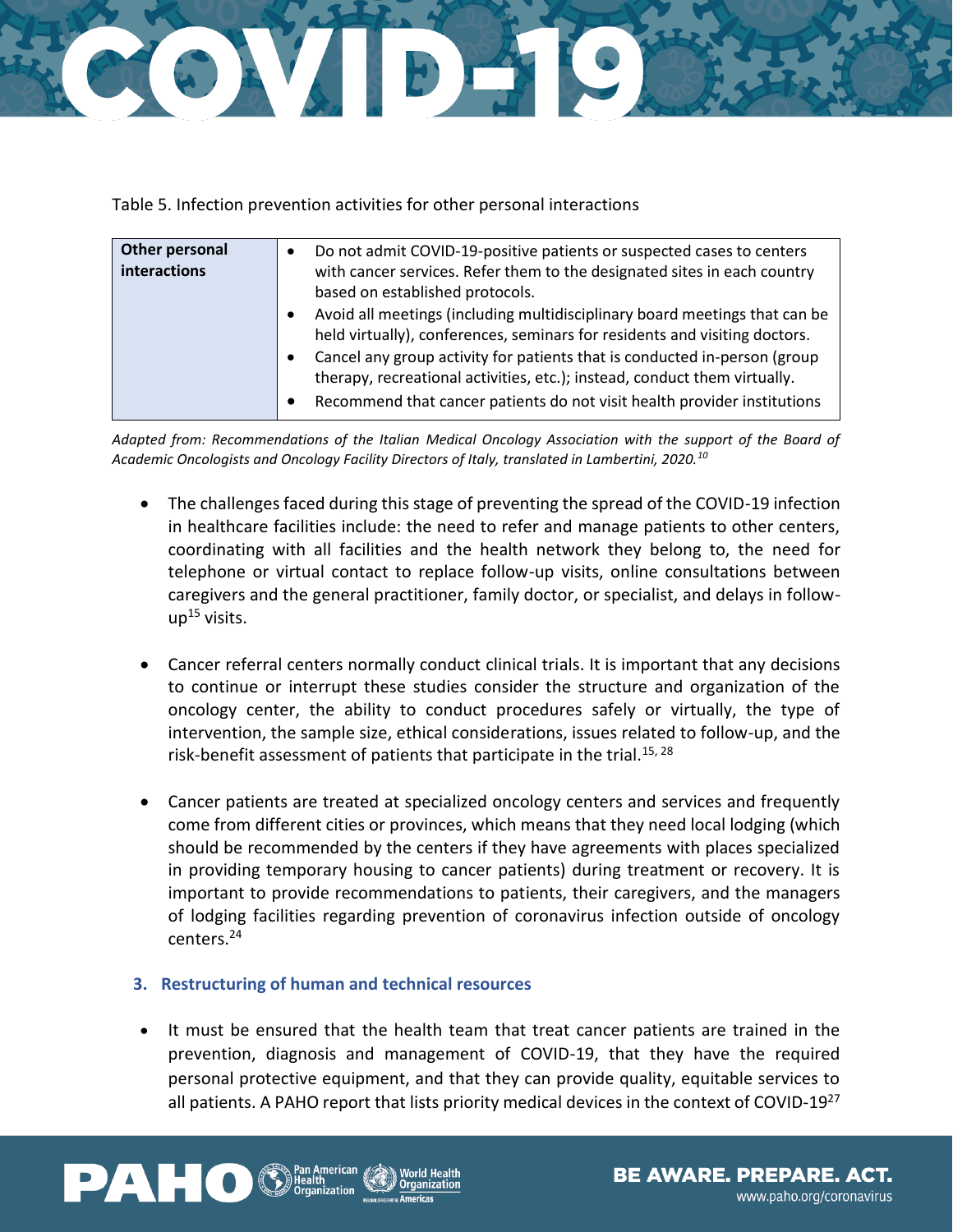

should be used to help protect health workers. Access to testing for symptomatic health workers is key for limiting exposure and isolating contacts. All centers need a comprehensive policy to evaluate staff.<sup>30</sup>

- Supplies for treating cancer patients may be affected by the implementation of quarantines and the rapid spread of COVID-19, potentially overwhelming hospital capacity. Therefore, an uninterrupted supply network must be ensured so that patients can receive proper treatment.<sup>12, 14, 15</sup>
- If necessary, given the impact of the pandemic and available resources, the network of health care providers may be restructured in order to maximize the available resources for patients with COVID-19, cancer patients receiving priority treatment, and patients with both cancer and COVID-19. It may also be necessary to retrain staff. PAHO has a series of [recommendations for medical surge capacities and deployment of emergency](https://www.paho.org/en/documents/recommendations-medical-surge-capacity-and-deployment-emergency-medical-teams)  [medical teams](https://www.paho.org/en/documents/recommendations-medical-surge-capacity-and-deployment-emergency-medical-teams) to ensure country response in the event of a high number of COVID-19 patients that could overwhelm the integrated health services network of a community or area affected by the pandemic. $31$
- The emotional and physical well-being of healthcare staff (especially frontline workers) should be monitored, and interventions aimed at improving their emotional health should be implemented. Measures such as these can prevent the need for reassignment, or keep psychological conditions from having a negative impact on routine activities in facilities. It may also be necessary to reassign activities for health workers who are immunocompromised or who have significant comorbidities putting them at higher risk of COVID-19 $^{28}$ .
- PAHO has prepared recommendations [for the reorganization and progressive expansion](https://www.paho.org/en/documents/reorganization-and-progressive-expansion-health-services-response-covid-19-pandemic)  [of health services](https://www.paho.org/en/documents/reorganization-and-progressive-expansion-health-services-response-covid-19-pandemic) for the response to the COVID-19 pandemic.<sup>32</sup> These recommendations are aimed at strengthening response capacity at the first level of care<sup>33</sup>; establishing mechanisms for centralized bed management in order to integrate the capacity of intensive care units at the national level, including beds in oncology centers; retrofitting, certification, and added complexity for beds, according to clinical risk and nursing care needs; strengthening of home care with telehealth; networked clinical management for continuity of care and efficient use of hospital resources; reorganization, recruitment, and training of health workers; and ensuring supply chain management for the different facilities and units in the Region.<sup>32</sup>
- Oncology patients (children, adolescents, and adults) may be hospitalized over long periods of time and visits must be reduced during the pandemic. Health care providers should encourage and help hospitalized patients to communicate virtually with their



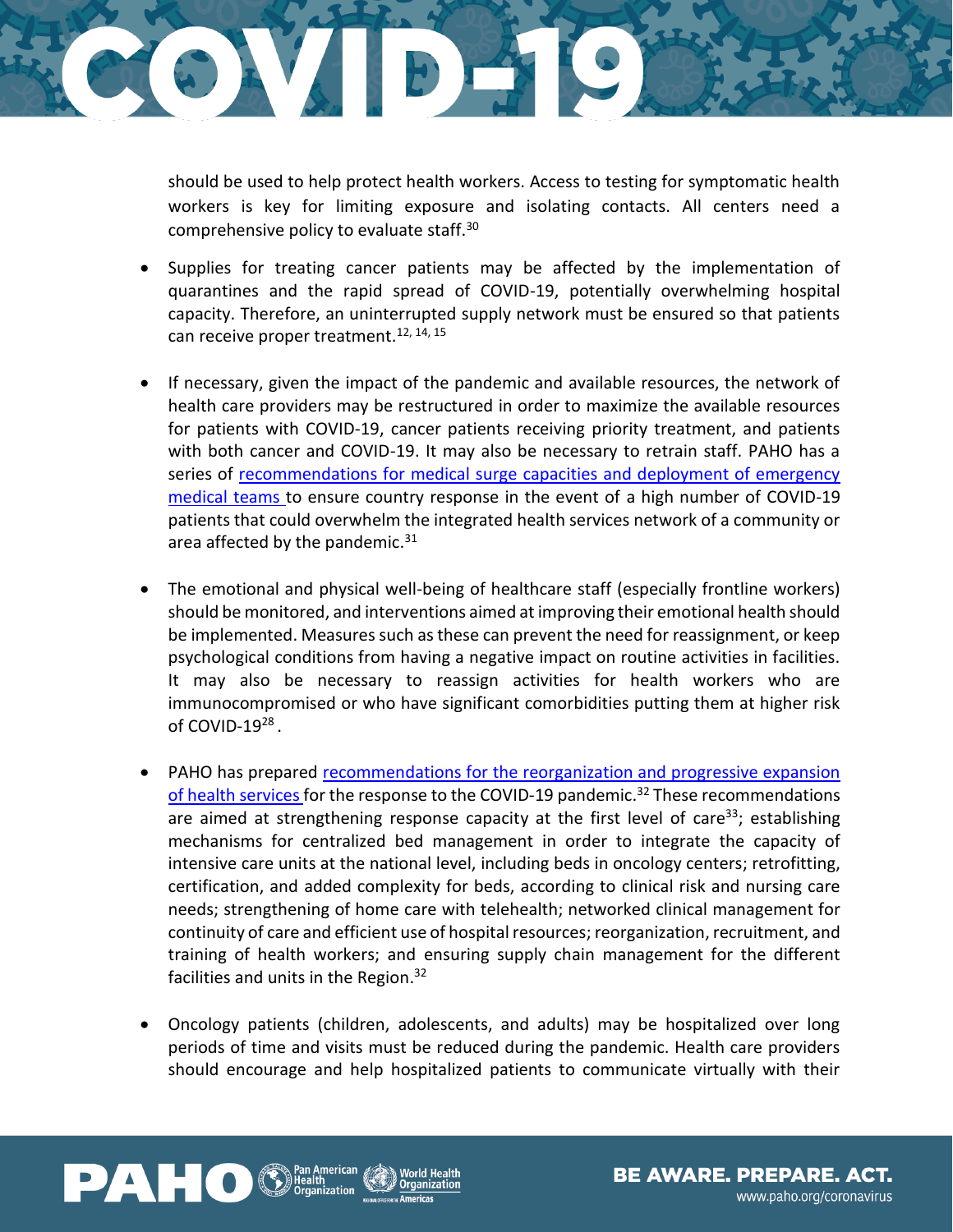

families, friends, and support groups to improve their quality of life and continue with group therapy. Psychological support for patients should also continue to be provided.

#### **4. Management of cancer patients with COVID-19**

- Before beginning chemotherapy, radiation therapy, or a surgical or invasive intervention in cancer patients, some guidelines recommend pre-screening for COVID-19 using the RT-PCR test, along with any additional tests that may be prescribed based on the patient profile, donor, and type of procedure, ideally 24 hours before the intervention is performed.<sup>34,35</sup> If the patient tests negative for COVID-19, the recommendation is to continue with the proposed treatment. If the patient tests positive, the recommendation is to follow the [guidelines for management of suspected cases of COVID-19](https://www.who.int/publications-detail/infection-prevention-and-control-during-health-care-when-novel-coronavirus-(ncov)-infection-is-suspected-20200125) $^{25\,27}$  and postpone the intervention, if possible. It has been further suggested that transplant donors follow the same indications.<sup>34, 35</sup> These strategies to minimize risks have limitations: for example, a patient may have contracted the virus but it cannot yet be detected (a negative result does not necessarily rule out an asymptomatic infection with an undetectable viral load); molecular tests may not be available or the results may not be provided quickly enough; or a patient may contract the virus immediately before the intervention (and after the test) or immediately after the intervention. These limitations, as well as the specific epidemiological context, should be considered when assessing adherence to these recommendations. Moreover, there may be exceptional cases where proceeding with the therapeutic intervention should be considered, even if the patient is infected with COVID-19, since the risk to the patient is greater if the intervention is not immediately performed. That decision should be made by a multidisciplinary medical board.
- There is little evidence on the management of cancer patients with COVID-19. However, several guidelines have been published by key agencies, based on expert consensus.8, 12, 13, 36, 37, 38, 39, 40, 41, <sup>42</sup>
- These guidelines include information for cancer patients on how COVID-19 can affect them, $39$  the severity and potential complications of contracting COVID-19, how it is contracted, and precautions for avoiding it.<sup>12, 13</sup> The guidelines recommend explaining to patients the need to adapt treatment regimens or shorten the duration of treatment, if possible, to reduce the number of visits, as well as considerations for postponing treatment.<sup>40</sup>
- The guidelines address clinical management, home management, and special considerations for high-risk groups. Guidelines need to be developed for home care and disease prevention in chronic or immunosuppressed patients.



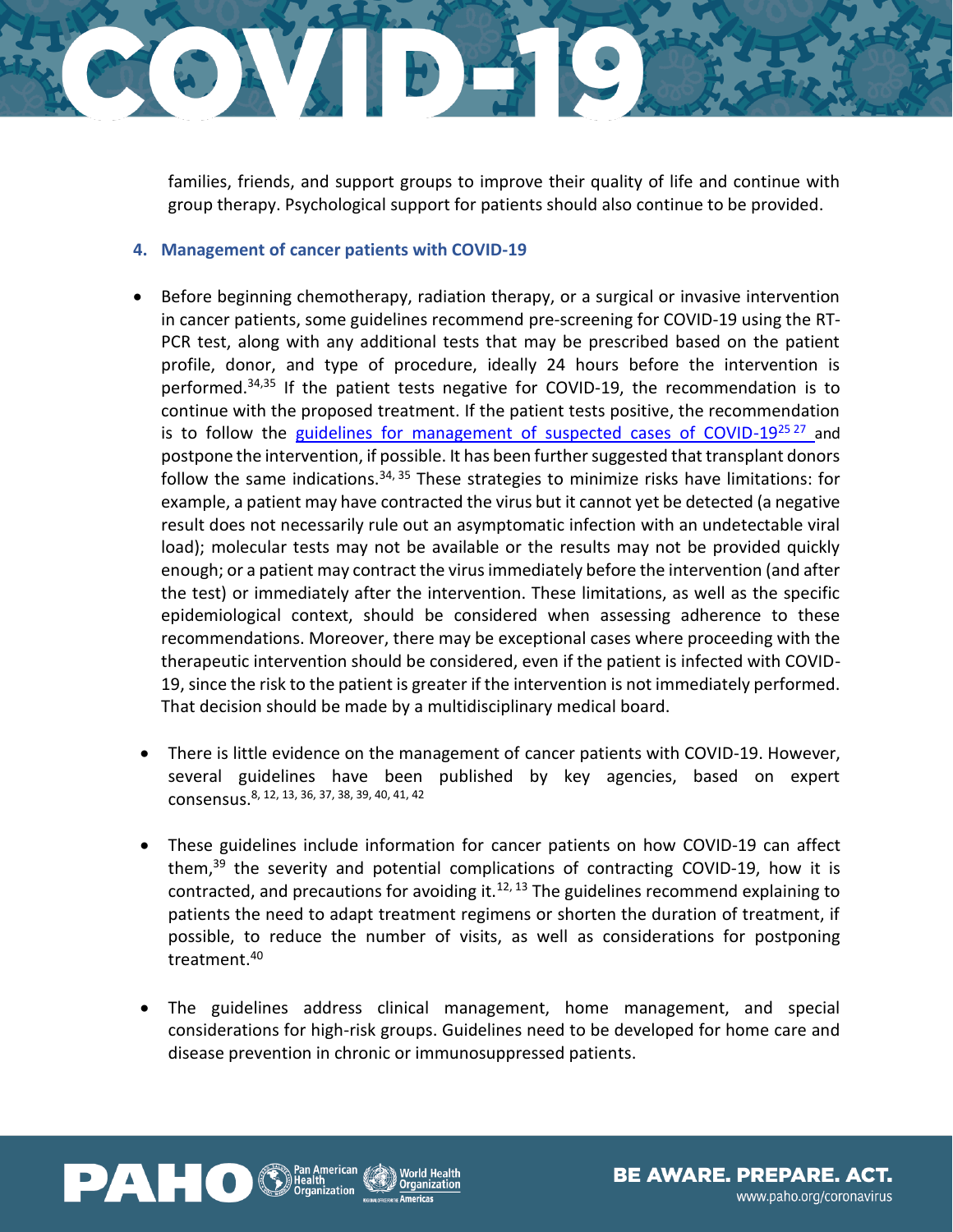

- With regard to the clinical management of oncology patients with COVID-19, guidelines have been developed by specialized scientific associations for each type of cancer, covering basic aspects of care for patients with moderate symptoms, as well as recommendations on immunosuppressive therapy, transplantation, blood transfusion, antiviral therapy, impact of concomitant drugs, immune compromise, management of febrile neutropenia, cancer-related anemia, and palliative care.<sup>8, 13, 14, 36, 38</sup>
- There are triage recommendations related to elective surgery for the following cancer types: breast, colorectal, thoracic, and gynecological cancer.<sup>36</sup> Guidelines have also been prepared for the management of radiation therapy during the pandemic: emergency radiation therapy, radiation therapy for head and neck cancer adapted to risk, lung cancer, breast cancer, prostate cancer,  $37$  gastrointestinal cancer,  $41$  and radiosurgery.  $37$ Recommendations were developed for evaluating patients undergoing transplantation treatment or cell therapy and their donors.<sup>42</sup>
- Several institutions and countries have reached consensuses that can also be used. It is important to assess whether the guidelines were developed using the available evidence, and if they reflect the views of all stakeholders involved in the management of cancer patients.
- There are several repositories where guidelines for the management of COVID-19 can be consulted, including the [BIGG \(international database of GRADE guidelines\)](https://sites.bvsalud.org/bigg/biblio/) of PAHO and BIREME; [GIN database \(International Network Guidelines\)](https://g-i-n.net/covid-19/covid-19); and [PAHO guidelines.](https://www.paho.org/en/documents)
- **5. Iterative review of the reorganization of cancer services**
- Policies should be implemented in the healthcare network to be able to develop a regulatory framework for restructuring services during the pandemic and monitoring the performance of a center's reorganization in an iterative manner, in order to make any necessary adjustments and reassign resources.
- Patient treatments should be continuously prioritized since they may change as a result of:
	- o Local changes in the curve of the pandemic (if the area is at the peak or at the end of the curve, for example).
	- o Public health interventions (beginning or end of quarantine/isolation, for example).
	- o Available supplies and human and technical resources.



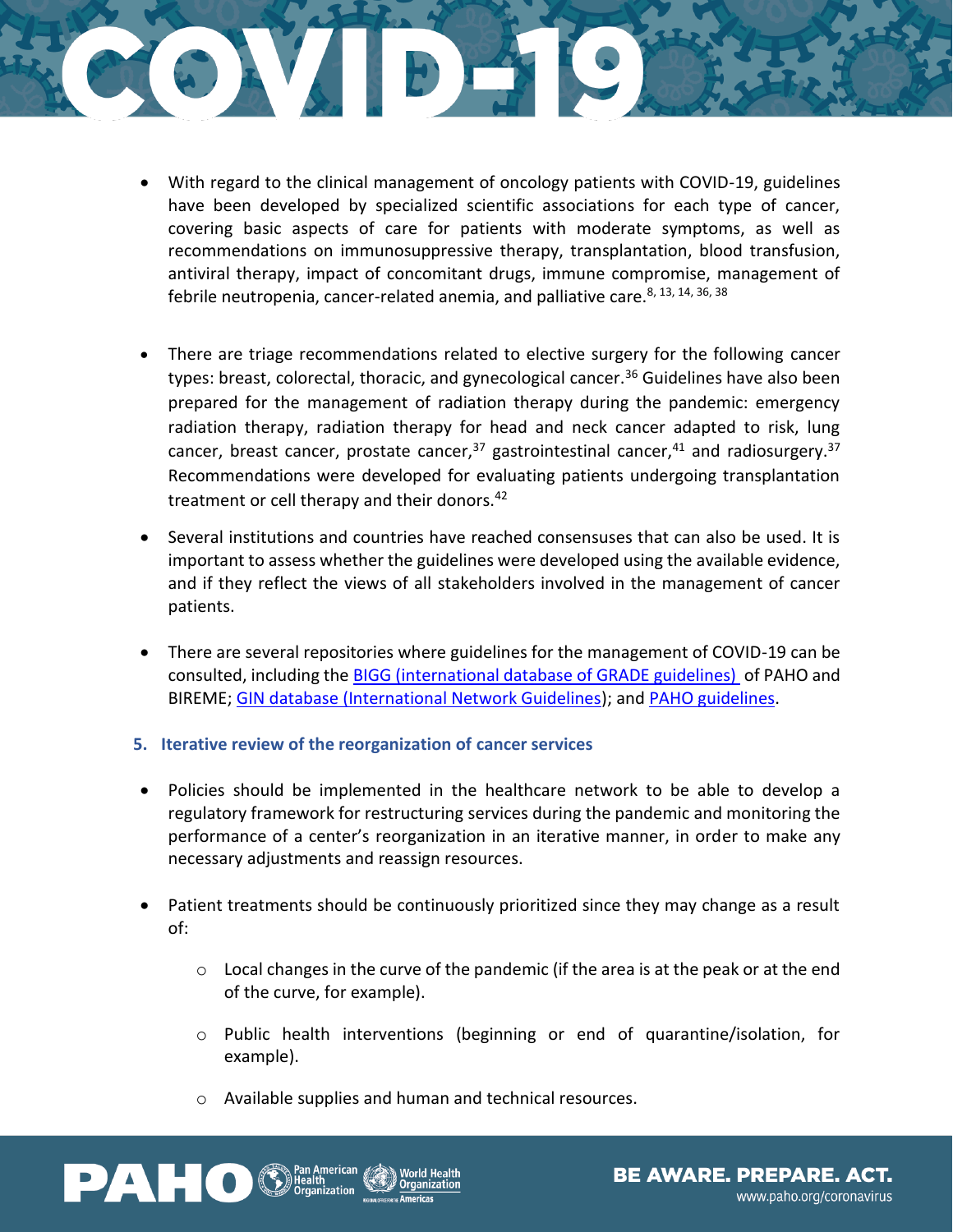

- o The wait times assigned to patients for treatment.
- o The number of cancer and COVID-19 patients at the center.
- Given the vulnerability of cancer patients, it is recommended that services continue the reorganization process until there is reduced risk of COVID-19 infection during the pandemic. It is important to rapidly make up for any cumulative treatment delays and prevent an increase in avoidable deaths from cancer.
- Depending on their resources and policies, each institution will formulate an institutional preparedness and rapid response plan for the COVID-19 pandemic, which will be periodically reviewed. This plan should have a list of prioritized patients, the prioritization criteria, a progressive implementation plan, the resources actually available, and refurbished environments and spaces, among other items.

#### **Contributions**

We would like to thank the following experts for their contributions to the preparation of this document: Ludovic Reveiz, Joao Toledo, Hernán Luque, Jairo Méndez, Pablo Jiménez, Luis de la Fuente, and Alex Camacho, PAHO Incident Management System for COVID-19; Marcela Torres, PAHO Department of Evidence and Intelligence for Action in Health; Carla Sáenz, Regional Program on Bioethics of the PAHO Department of Health Systems and Services ; Silvana Luciani, PAHO Department of Noncommunicable Diseases and Mental Health ; Liliana Vásquez Ponce and Vivian Pérez, PAHO/WHO Country Office in Peru; Lina María Trujillo Sanchez, Division of Medical Care and Education, National Cancer Institute of Colombia; Arn Migowski, Division of Early Detection, National Cancer Institute of Brazil; and Sílvia Neciosup, Division of Medicine, National Cancer Institute of Peru.

The Pan American Health Organization has taken all reasonable precautions to verify the information contained in this document. However, the published material is distributed without any kind of guarantee, either explicit or implicit. The reader is responsible for the interpretation and use of this material, and in no case shall the Pan American Health Organization be held liable for any harm caused by such use.



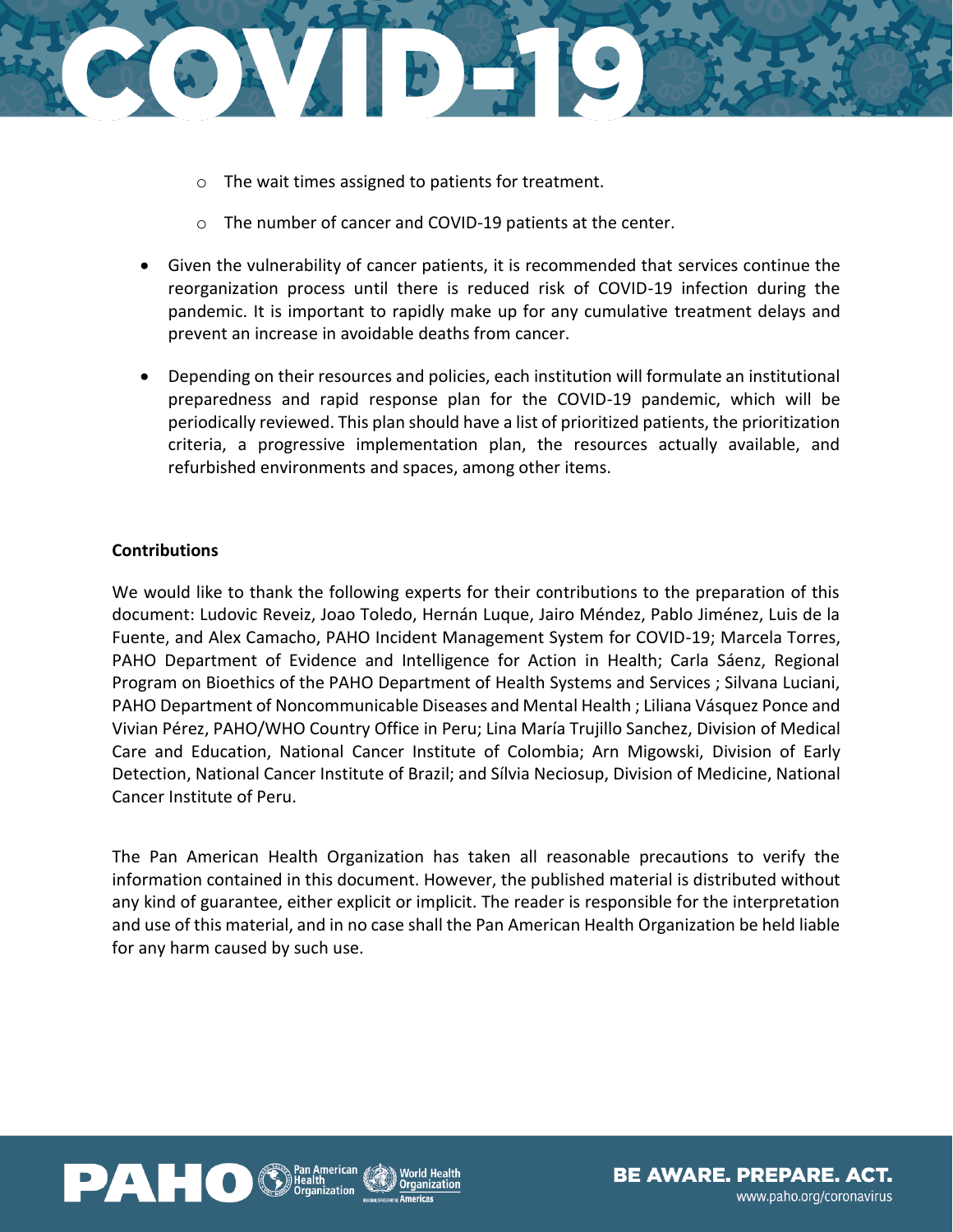

#### **REFERENCES**

- 1 Pan American Health Organization. Recommendations for the reorganization and progressive expansion of health services for the response to the COVID-19 pandemic. Available a[t https://www.paho.org/en/documents/reorganization-and-progressive](https://www.paho.org/en/documents/reorganization-and-progressive-expansion-health-services-response-covid-19-pandemic)[expansion-health-services-response-covid-19-pandemic.](https://www.paho.org/en/documents/reorganization-and-progressive-expansion-health-services-response-covid-19-pandemic) Date accessed: 27 April 2020.
- 2 World Health Organization. Report of the WHO-China Joint Mission on Coronavirus Disease 2019 (COVID-19). February 2020. Available at: [https://www.who.int/publications](https://www.who.int/publications-detail/report-of-the-who-china-joint-mission-on-coronavirus-disease-2019-(covid-19))[detail/report-of-the-who-china-joint-mission-on-coronavirus-disease-2019-\(covid-19\).](https://www.who.int/publications-detail/report-of-the-who-china-joint-mission-on-coronavirus-disease-2019-(covid-19)) Date accessed: 21 April 2020
- 3 Wang B, Li R, Lu Z, Huang Y. Does comorbidity increase the risk of patients with COVID-19: evidence from meta-analysis. Aging (Albany NY). 2020; 12:6049-6057. <https://doi.org/10.18632/aging.103000>
- 4 Sud A, Jones ME, Broggio J, Loveday CH, Torr B, Garrett A et al. Collateral damage: the impact on cancer outcomes of the COVID-19 pandemic. medRxiv 2020.04.21.20073833; doi: <https://doi.org/10.1101/2020.04.21.20073833>
- 5 Schutte HW, Heutink F, Wellenstein DJ, van den Broek GB, van den Hoogen FJA, Marres HAM, van Herpen CML, Kaanders JHAM, Merkx TMAW, Takes RP. Impact of time to diagnosis and treatment in head and neck cancer: a systematic review. Otolaryngol Head Neck Surg. 2020 Apr;162(4):446-457.
- 6 Qu LG, Brand NR, Chao A, Ilbawi AM. Interventions addressing barriers to delayed cancer diagnosis in low- and middle-income countries: a systematic review [published online ahead of print, 2020 Mar 3]. Oncologist. 2020;10.1634/theoncologist.2019-0804. doi:10.1634/theoncologist.2019-0804
- 7 Fernández-de Castro JD, Baiocchi Ureta F, Fernández González R, Pin Vieito N, Cubiella Fernández J. The effect of diagnostic delay attributable to the healthcare system on the prognosis of colorectal cancer. Gastroenterol Hepatol. 2019 Nov;42(9):527-533.
- 8 United Kingdom National Health Service. Clinical guide for the management of noncoronavirus patients requiring acute treatment: Cancer. Version 2. 30 March 2020. Available at[: https://www.england.nhs.uk/coronavirus/wp](https://www.england.nhs.uk/coronavirus/wp-content/uploads/sites/52/2020/03/specialty-guide-acute-treatment-cancer-23-march-2020.pdf)[content/uploads/sites/52/2020/03/specialty-guide-acute-treatment-cancer-23-march-](https://www.england.nhs.uk/coronavirus/wp-content/uploads/sites/52/2020/03/specialty-guide-acute-treatment-cancer-23-march-2020.pdf)[2020.pdf.](https://www.england.nhs.uk/coronavirus/wp-content/uploads/sites/52/2020/03/specialty-guide-acute-treatment-cancer-23-march-2020.pdf) Date accessed: 25 April 2020
- 9 Pan American Health Organization. Utilización de decisiones de otras autoridades regulatorias para autorizar el uso de emergencia de medicamentos y otras tecnologías sanitarias en una pandemia (por ejemplo, COVID-19) [Using the Decisions of Other Regulatory Authorities to Authorize the Emergency Use of Drugs and Other Health Technologies in a Pandemic (such as COVID-19)]. Available at:

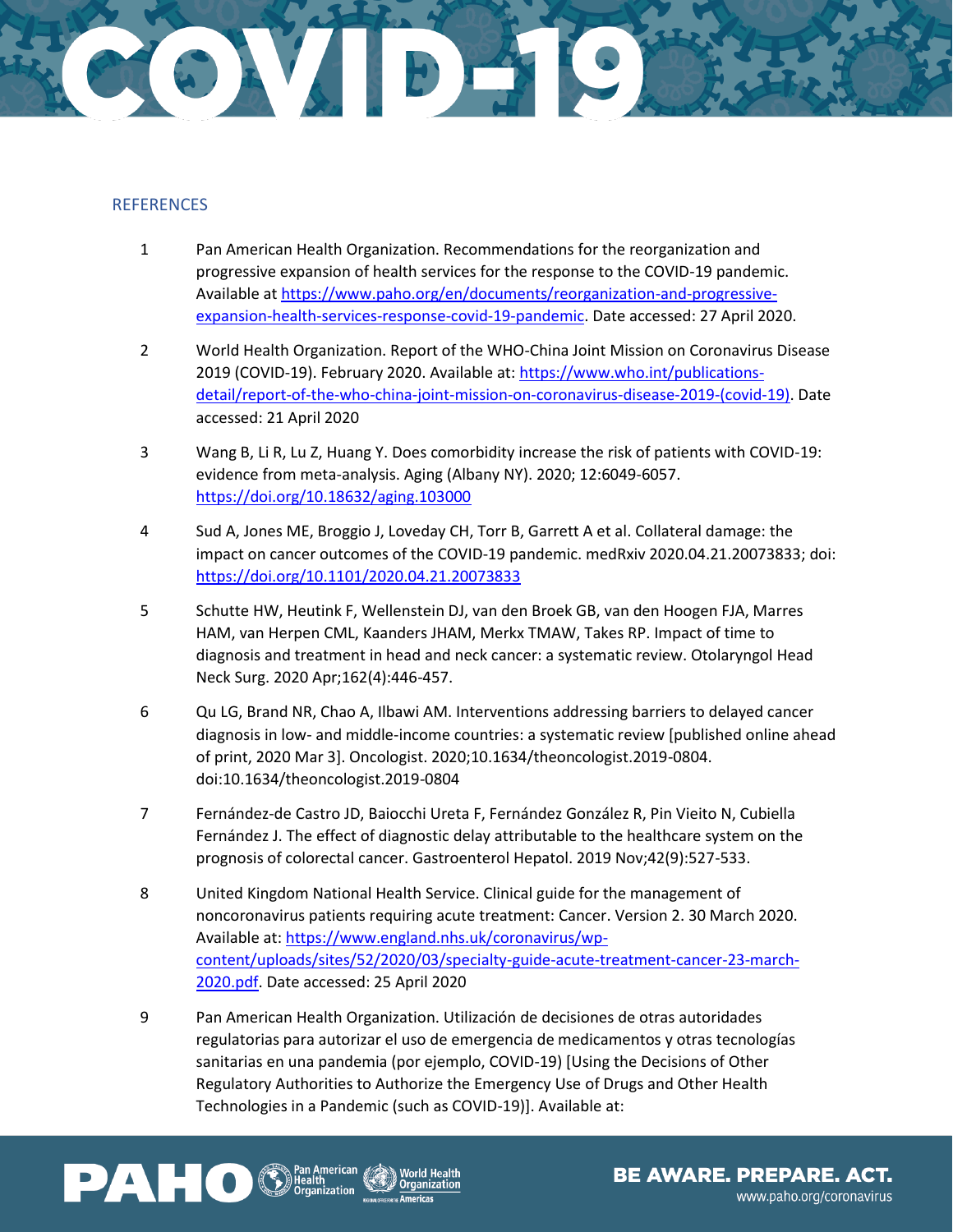

[https://www.paho.org/en/documents/utilizacion-decisiones-otras-autoridades](https://www.paho.org/en/documents/utilizacion-decisiones-otras-autoridades-regulatorias-para-autorizar-uso-emergencia)[regulatorias-para-autorizar-uso-emergencia.](https://www.paho.org/en/documents/utilizacion-decisiones-otras-autoridades-regulatorias-para-autorizar-uso-emergencia) Date accessed: 6 May 2020

- 10 Lambertini M, Toss A, Passaro A, et al. Cancer care during the spread of coronavirus disease 2019 (COVID-19) in Italy. ESMO Open. 2020;5(2):e000759.
- 11 Hanna TP, Evans GA, Booth CM. Cancer, COVID-19 and the precautionary principle: prioritizing treatment during a global pandemic. Nat Rev Clin Oncol. 2020;17(5):268–270.
- 12 The National Institute for Health and Care Excellence (NICE). COVID-19 rapid guideline: delivery of systemic anticancer treatments. Available at: [https://www.nice.org.uk/guidance/ng161/chapter/7-Modifications-to-usual-service.](https://www.nice.org.uk/guidance/ng161/chapter/7-Modifications-to-usual-service) Date accessed: 22 April 2020
- 13 American Society of Clinical Oncology (ASCO). COVID-19 patient care information. Available at: [https://www.asco.org/asco-coronavirus-information/care-individuals-cancer-during](https://www.asco.org/asco-coronavirus-information/care-individuals-cancer-during-covid-19)[covid-19.](https://www.asco.org/asco-coronavirus-information/care-individuals-cancer-during-covid-19) Date accessed: 20 May 2020
- 14 Bitar N, Kattan J, Kourie HR, Mukherji D, Saghir NE. The Lebanese Society of Medical Oncology (LSMO) statement on the care of patients with cancer during the COVID-19 pandemic [published online ahead of print, 2020 Apr 8]. Future Oncol. 2020;16(11):615– 617. doi:10.2217/fon-2020-0252
- 15 Rodler, Severin & Apfelbeck, Maria & Stief, Christian & Heinemann, Volker & Casuscelli, Jozefina. Lessons from the COVID-19 pandemic – will virtual patient management reshape uro-oncology in Germany? European Journal of Cancer. 2020; 10.1016/j.ejca.2020.04.003.
- 16 Balduzzi A, Brivio E, Rovelli A, Rizzari C, Gasperini S, Melzi ML, et al. Lessons after the early management of the COVID-19 outbreak in a pediatric transplant and hemato-oncology center embedded within a COVID-19 dedicated hospital in Lombardia, Italy. Estote parati. Bone Marrow Transplant. 2020 Apr 20
- 17 Boulad F, Kamboj M, Bouvier N, Mauguen A, Kung AL. COVID-19 in Children With Cancer in New York City. JAMA Oncol. Published online May 13, 2020. doi:10.1001/jamaoncol.2020.2028
- 18 Hrusak O, Kalina T, Wolf J, Balduzzi A, Provenzi M, Rizzari C, et al. Flash survey on severe acute respiratory syndrome coronavirus-2 infections in paediatric patients on anticancer treatment. Eur J Cancer. 2020 Apr 7;132:11-6.
- 19 Desai A, Sachdeva S, Parekh T, Desai R. COVID-19 and cancer: lessons from a pooled metaanalysis. JCO Glob Oncol 2020; 6:557-559.
- 20 Rogado J, Obispo B, Pangua C, Serrano-Montero G, Martín Marino A, Pérez-Pérez M, López-Alfonso A, Gullón P, Lara MÁ. Covid-19 transmission, outcome and associated risk factors in cancer patients at the first month of the pandemic in a Spanish hospital in Madrid. Clin Transl Oncol. 2020 May 25.



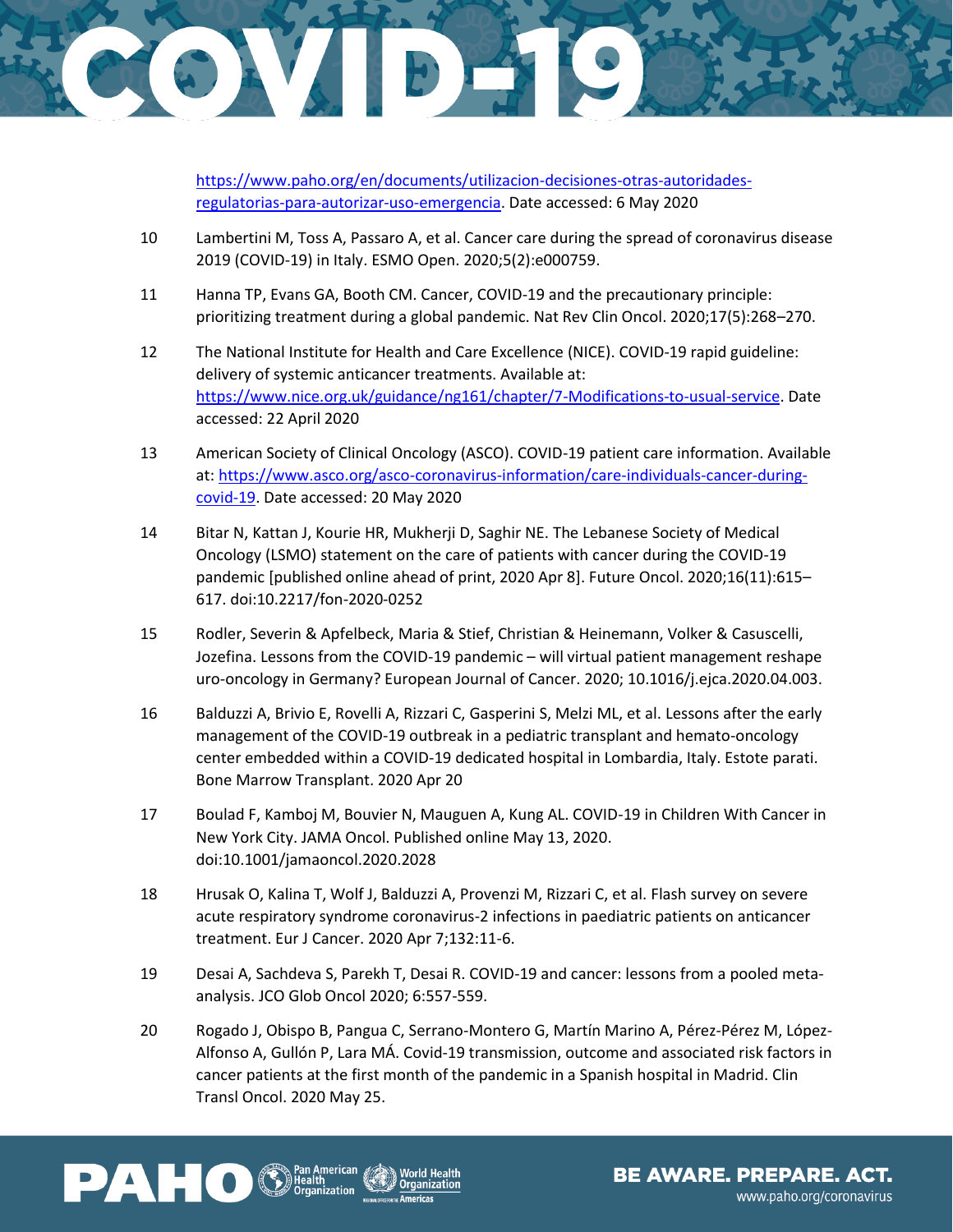

- 21 Pan American Health Organization. Guía para la elaboración a nivel local: Formulaciones recomendadas por la OMS para la desinfección de las manos [Guideline for local preparation: WHO-recommended handrub formulations]. Available at: [https://www.paho.org/en/documents/guia-para-elaboracion-nivel-local-formulaciones](https://www.paho.org/en/documents/guia-para-elaboracion-nivel-local-formulaciones-recomendadas-por-oms-para-desinfeccion)[recomendadas-por-oms-para-desinfeccion.](https://www.paho.org/en/documents/guia-para-elaboracion-nivel-local-formulaciones-recomendadas-por-oms-para-desinfeccion) Date accessed: 25 April 2020
- 22 Pan American Health Organization. Recommendations for preparing disinfecting solution in health establishments. Available at: [https://www.paho.org/en/documents/recommendations-preparing-disinfecting-solution](https://www.paho.org/en/documents/recommendations-preparing-disinfecting-solution-health-establishments)[health-establishments.](https://www.paho.org/en/documents/recommendations-preparing-disinfecting-solution-health-establishments) Date accessed: 25 April 2020
- 23 Pan American Health Organization. Dead body management in the context of the novel coronavirus (COVID-19). Available at: [https://www.paho.org/en/documents/dead-body](https://www.paho.org/en/documents/dead-body-management-context-novel-coronavirus-covid-19)[management-context-novel-coronavirus-covid-19.](https://www.paho.org/en/documents/dead-body-management-context-novel-coronavirus-covid-19) Date accessed: 25 April 2020
- 24 World Health Organization. Infection prevention and control guidance for long-term care facilities in the context of COVID-19: interim guidance, 21 March 2020. Available at: [https://apps.who.int/iris/handle/10665/331508.](https://apps.who.int/iris/handle/10665/331508) Date accessed: 25 April 2020
- 25 Pan American Health Organization. Initial care of persons with acute respiratory illness (ARI) in the context of coronavirus disease (COVID-19) in healthcare facilities: assess the risk, isolate, refer. Interim recommendations, version 1 (12 April 2020) Available at: [https://iris.paho.org/handle/10665.2/52031.](https://iris.paho.org/handle/10665.2/52031) Date accessed: 19 April 2020
- 26 Pan American Health Organization. Technical recommendations for configuration of a triage area for patients with respiratory symptoms. Available at: [https://www.paho.org/en/documents/technical-recommendations-configuration-triage](https://www.paho.org/en/documents/technical-recommendations-configuration-triage-area-patients-respiratory-symptoms)[area-patients-respiratory-symptoms.](https://www.paho.org/en/documents/technical-recommendations-configuration-triage-area-patients-respiratory-symptoms) Date accessed: 19 April 2020
- 27 World Health Organization. Infection prevention and control during health care when novel coronavirus (nCoV) infection is suspected. Available at: [https://www.who.int/publications](https://www.who.int/publications-detail/infection-prevention-and-control-during-health-care-when-novel-coronavirus-(ncov)-infection-is-suspected-20200125)[detail/infection-prevention-and-control-during-health-care-when-novel-coronavirus-\(ncov\)](https://www.who.int/publications-detail/infection-prevention-and-control-during-health-care-when-novel-coronavirus-(ncov)-infection-is-suspected-20200125) [infection-is-suspected-20200125.](https://www.who.int/publications-detail/infection-prevention-and-control-during-health-care-when-novel-coronavirus-(ncov)-infection-is-suspected-20200125) Date accessed: 25 April 2020.
- 28 Ueda M, Martins R, Hendrie PC, McDonnell T, Crews JR, Wong TL, McCreery B, Jagels B, Crane A, Byrd DR, Pergam SA, Davidson NE, Liu C, Stewart FM. Managing cancer care during the COVID-19 pandemic: agility and collaboration toward a common goal. J Natl Compr Canc Netw. 2020 Mar 20:1-4.
- 29 Pan American Health Organization. List of priority medical devices in the context of COVID19. Available at: [https://www.paho.org/en/documents/list-priority-medical-devices](https://www.paho.org/en/documents/list-priority-medical-devices-context-covid-19)[context-covid-19.](https://www.paho.org/en/documents/list-priority-medical-devices-context-covid-19) Date accessed: 19 April 2020
- 30 Pan American Health Organization. Requerimientos para uso de equipos de protección personal (EPP) para el nuevo coronavirus (2019-nCoV) en establecimientos de salud. [Requirements for the use of personal protection equipment (PPE) for the novel coronavirus

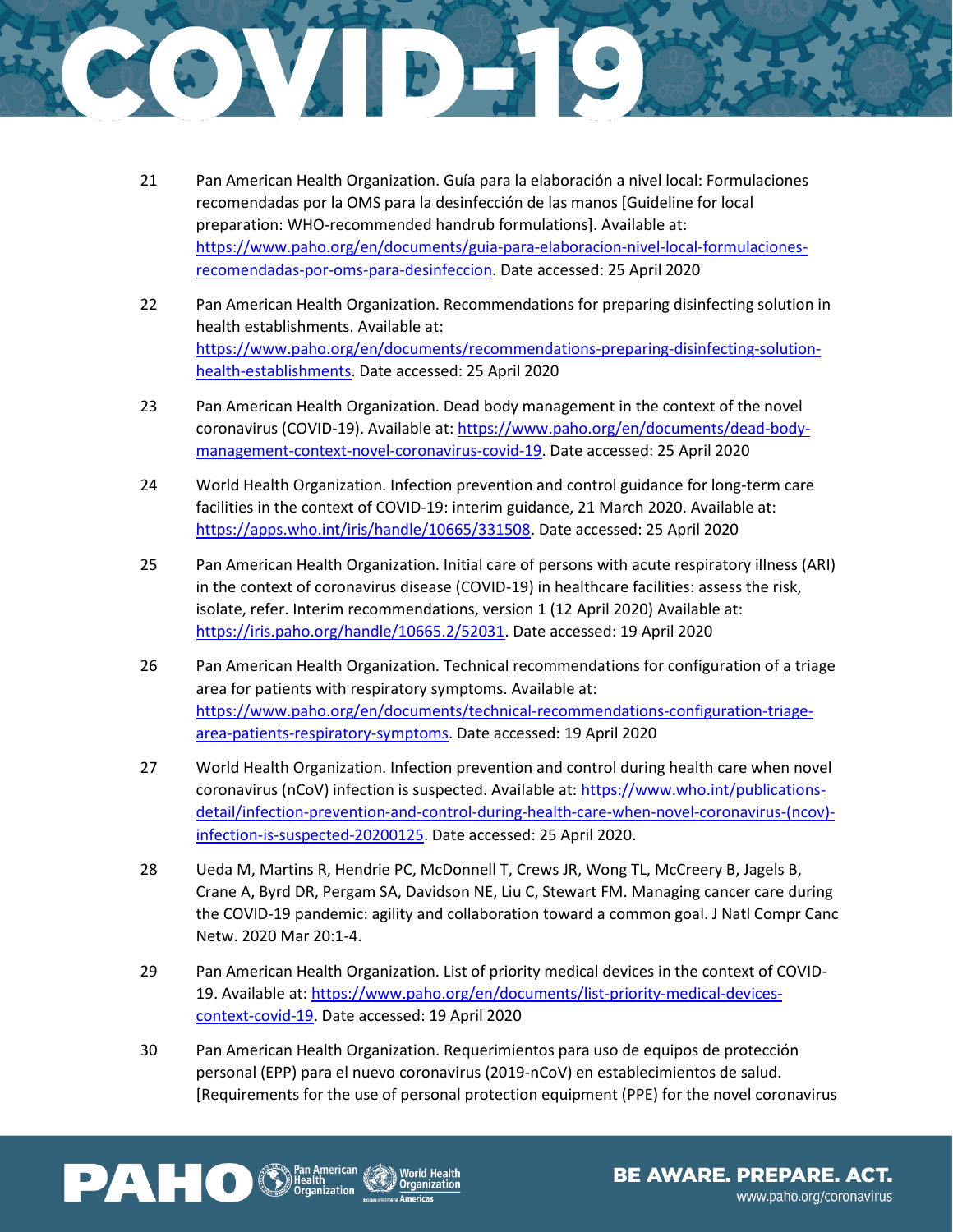

(2019-nCoV) in healthcare facilities.] Available at: [https://www.paho.org/es/documentos/requerimientos-para-uso-equipos-proteccion](https://www.paho.org/es/documentos/requerimientos-para-uso-equipos-proteccion-personal-epp-para-nuevo-coronavirus-2019-ncov)[personal-epp-para-nuevo-coronavirus-2019-ncov.](https://www.paho.org/es/documentos/requerimientos-para-uso-equipos-proteccion-personal-epp-para-nuevo-coronavirus-2019-ncov) Date accessed: 19 April 2020

- 31 Pan American Health Organization. Recommendations for medical surge capacity and deployment of emergency medical teams. Available at: [https://www.paho.org/en/documents/recommendations-medical-surge-capacity-and](https://www.paho.org/en/documents/recommendations-medical-surge-capacity-and-deployment-emergency-medical-teams)[deployment-emergency-medical-teams.](https://www.paho.org/en/documents/recommendations-medical-surge-capacity-and-deployment-emergency-medical-teams) Date accessed: 19 April 2020
- 32 Pan American Health Organization. Recommendations for the reorganization and progressive expansion of health services for the response to the COVID-19 pandemic. Available at[: https://www.paho.org/en/documents/reorganization-and-progressive](https://www.paho.org/en/documents/reorganization-and-progressive-expansion-health-services-response-covid-19-pandemic)[expansion-health-services-response-covid-19-pandemic.](https://www.paho.org/en/documents/reorganization-and-progressive-expansion-health-services-response-covid-19-pandemic) Date accessed: 19 April 2020
- 33 Pan American Health Organization. Technical note: adapting the first level of care in the context of the COVID-19 pandemic: interventions, modalities, and scope. Available at: [https://www.paho.org/en/documents/technical-note-adapting-first-level-care-context](https://www.paho.org/en/documents/technical-note-adapting-first-level-care-context-covid-19-pandemic-interventions)[covid-19-pandemic-interventions.](https://www.paho.org/en/documents/technical-note-adapting-first-level-care-context-covid-19-pandemic-interventions) Date accessed: 5 May 2020
- 34 Sociedad Latinoamericana de Nefrología e Hipertensión, Sociedad de Trasplantes de América Latina y el Caribe, Asociación Panamericana de Infectología. Recomendaciones para el manejo de pacientes portadores de enfermedad renal frente a la epidemia de coronavirus (covid-19). 2020. Available at: [https://slanh.net/recomendaciones-para-el-manejo-de](https://slanh.net/recomendaciones-para-el-manejo-de-pacientes-portadores-de-enfermedad-renal-frente-a-la-epidemia-de-coronavirus-covid-19/)[pacientes-portadores-de-enfermedad-renal-frente-a-la-epidemia-de-coronavirus-covid-19/.](https://slanh.net/recomendaciones-para-el-manejo-de-pacientes-portadores-de-enfermedad-renal-frente-a-la-epidemia-de-coronavirus-covid-19/) Date accessed: 18 May 2020
- 35 Ministry of Health of Spain. National Transplant Organization. Infección asociada al nuevo coronavirus. 2020. Available at: [http://www.ont.es/infesp/RecomendacionesParaProfesionales/Recomendaciones%20Dona](http://www.ont.es/infesp/RecomendacionesParaProfesionales/Recomendaciones%20Donaci%C3%B3n%20y%20Trasplante%20frente%20al%20COVID-19%20ONT.pdf) [ci%C3%B3n%20y%20Trasplante%20frente%20al%20COVID-19%20ONT.pdf.](http://www.ont.es/infesp/RecomendacionesParaProfesionales/Recomendaciones%20Donaci%C3%B3n%20y%20Trasplante%20frente%20al%20COVID-19%20ONT.pdf) Date accessed: 18 May 2020
- 36 American College of Surgeons. COVID-19: elective case triage guidelines for surgical care. March 2020. Available at[: https://www.facs.org/covid-19/clinical-guidance/elective-case.](https://www.facs.org/covid-19/clinical-guidance/elective-case) Date accessed: 21 April 2020
- 37 American Society for Radiation Oncology (ASTRO). COVID-19 clinical guidance. March 2020. Available at[: https://www.astro.org/Daily-Practice/COVID-19-Recommendations-and-](https://www.astro.org/Daily-Practice/COVID-19-Recommendations-and-Information/Clinical-Guidance)[Information/Clinical-Guidance.](https://www.astro.org/Daily-Practice/COVID-19-Recommendations-and-Information/Clinical-Guidance) Date accessed: 21 April 2020
- 38 Weinkove, et al. Managing haematology and oncology patients during the COVID-19 pandemic: interim consensus guidance. The Medical Journal of Australia.2020; [https://www.mja.com.au/journal/2020/212/10/managing-haematology-and-oncology](https://www.mja.com.au/journal/2020/212/10/managing-haematology-and-oncology-patients-during-covid-19-pandemic-interim)[patients-during-covid-19-pandemic-interim.](https://www.mja.com.au/journal/2020/212/10/managing-haematology-and-oncology-patients-during-covid-19-pandemic-interim) Date accessed: 21 April 2020